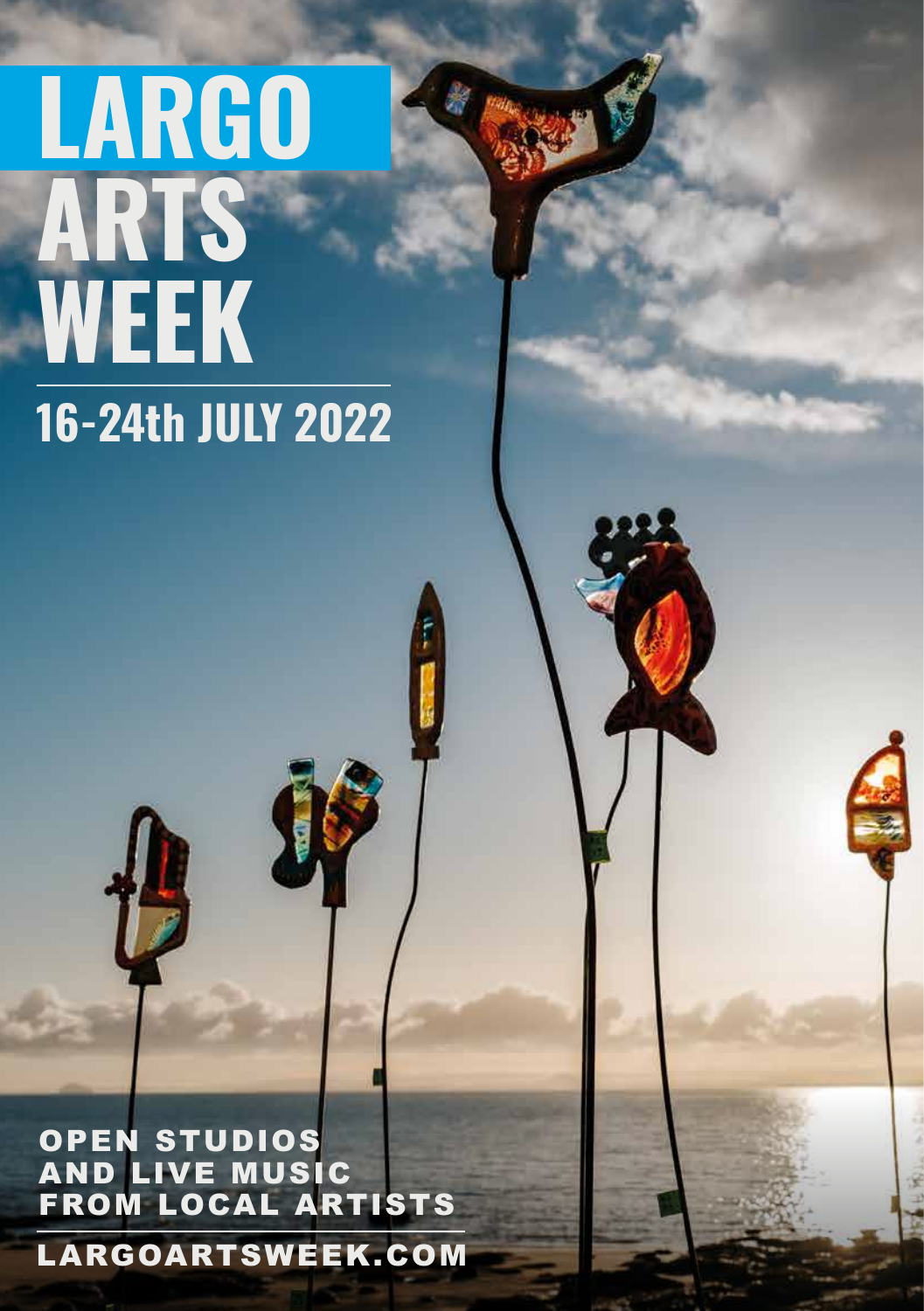

**A91<sup>5</sup>**





### **Wilma Hart** *Handmade Gifts*

2c Leven Road, Lundin Links, KY8 6AQ



**Studio 5 Louise Elder** *Painting* 20 Woodlands Road, Lundin Links, KY8 6 HG



**Studio 2 Ann Wallace** *Drawing & Embroidery* Jane's @ 19, 19 Leven Road Lundin Links, KY8 6DF



**Nicola Macfarlane Young** *Driftwood, Coastal & Seaglass* 16 Main Street, Lower Largo, KY8 6BT  $|\mathbf{G}|$ 



**Studio 3 Simon Ward** *Ceramics* 32 Emsdorf Street, Lundin Links, KY8 6HL



**Micha Weir** *Paper-Mache Birds & Figures* 67 Main Street, l& Lower Largo, KY8 6BN





#### **Studio 16**

**Andrew Stenson** *Painting*  9 Station Wynd Lower Largo,KY8 6BU

## **Studio 17 Amanda Stone**

*Painting*  9 Main Street, Lower Largo, KY8 6BW



*Photography* 67 Main Street, Lower Largo, KY8 6BN

l&l







**Keiko Mukaide** *Glass Art* 32 Emsdorf Street,



**Studio 8 David Mach**

> 35 Victoria Road, Lundin Links, KY8 6AX



**Studio 10 Alan Melvin**

*Illustration & Recycled Artefacts* 38 Drummochy Road Lower Largo, KY8 6BZ

**Studio 10 Jan Melvin**

*Recycled Fabric Artefacts* 38 Drummochy Road Lower Largo, KY8 6BZ

#### **Studio 18**

# **Studio 11**

**Karen Barclay Hogarth** *Beach Handicrafts & Jewellery*  Seaholme, Drum Park, Lower Largo, KY8 6DA



**Studio 12**



**Cameron Taylor** *Upcycled Jewellery & Homeware* 4 Drum Park, Lower Largo, KY8 6DA

#### **Studio 19**

**Graham Burgess** *Painting* 47 Main Street Lower Largo, KY8 6DN



**Studio 21**

#### **Studio 22**

**Anne Somers** *Fused Glass* 71 Main Street, Lower Largo, KY8 6BN



# **Studio 20**







# **Studio 21 Susan McMillan** *Jewellery*





**Venue A**





**Largo Bay Arts Society** Montrave Hall, Leven Road *Annual Art Exhibition*



# **Studio 10**

**Gillian Barrie** *Mixed Media & Illustration*  38 Drummochy Road Lower Largo, KY8 6BZ

**Studio 12**

**Brian Taylor** *Seaglass & Beach Found Items* 4 Drum Park, Lower Largo, KY8 6DA



**Studio 12**

**Robbie Kerr-Dineen** *Graphic Design Art Prints* 4 Drum Park, Lower Largo, KY8 6DA



#### **Studio 15**

**Carol Mollon** *Sewing* 7 Station Wynd, Lower Largo, KY8 6BU



# **Studio 13 Florence Plaisant**

*Upholstery & Jewellery*  21 Station Park, Lower Largo, KY8 6DR



#### **Studio 15**

**Stephanie Rae** *Weaving* 7 Station Wynd, Lower Largo, KY8 6BU



## **Studio 16**

**Audrey Stenson** *Glass* 9 Station Wynd, Lower Largo,KY8 6BU



# **Studio 14 Bill Hoggan**

*Painting*  75 Largo Road, Lundin Links, KY8 6DH



**Studio 14**



**Reagan Vettrino**

 $\mathbf{F}$ 

*Handmade Gifts* 75 Largo Road, Lundin Links, KY8 6DH

**Venue B Crusoe Hotel**

#### *Hotel, Bar & Restaurant*

2 Main Street

#### Lower Largo, KY8 6BT



*Cermaics* 32 Emsdorf Street, Lundin Links, KY8 6HL







**Studio 4 Anita Stewart** *Ink drawing & Painting*